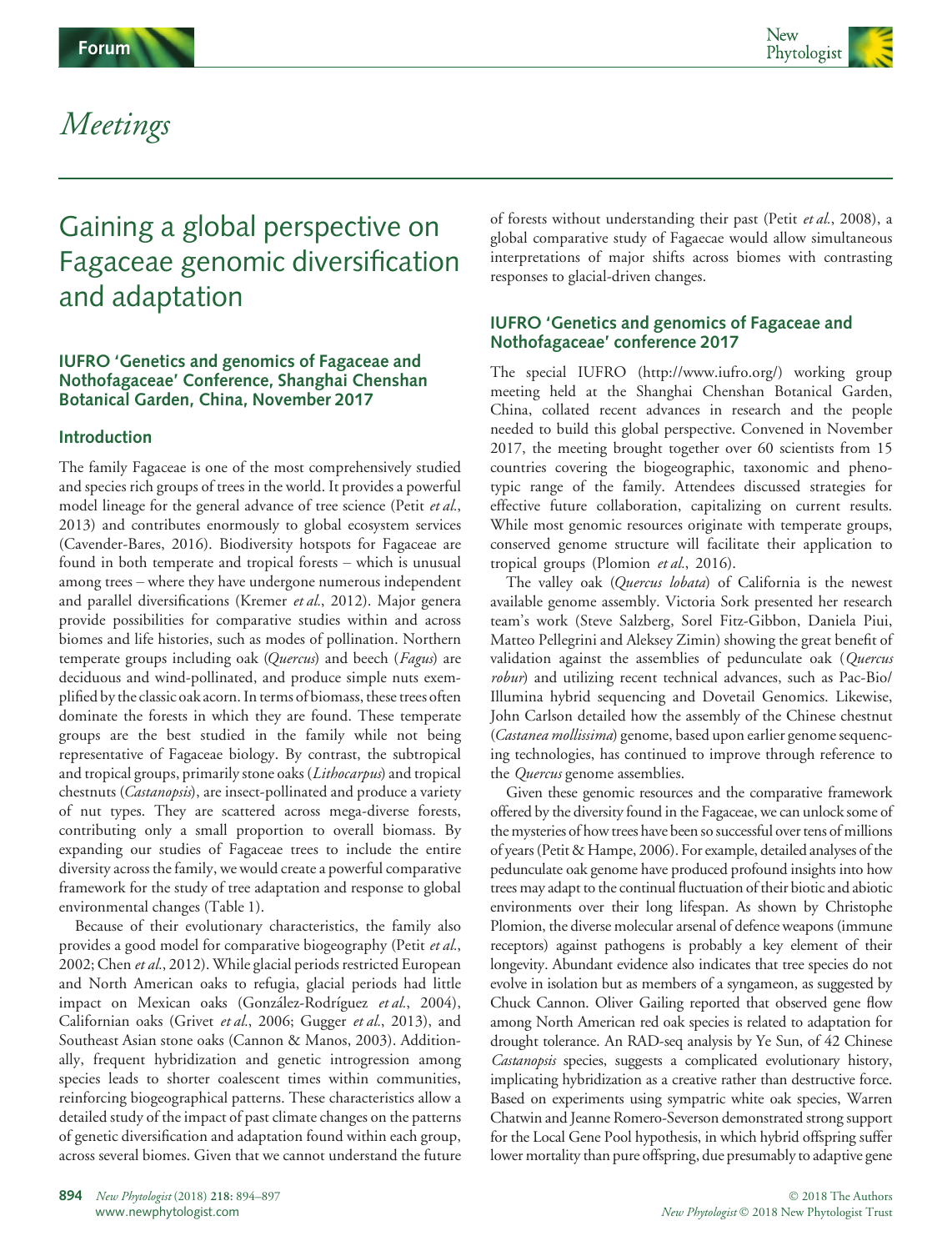| Genus                 | <b>Biomes</b>                                             | Continents                                                                  | No. of species | Pollination                      | Fruit type                                                    |
|-----------------------|-----------------------------------------------------------|-----------------------------------------------------------------------------|----------------|----------------------------------|---------------------------------------------------------------|
| Fagus                 | Temperate; deciduous                                      | North America, Europe, Asia                                                 | -11            | Wind                             | Angular trigonous nut,<br>splitting capsule                   |
| <b>Trigonobalanus</b> | Tropical; evergreen                                       | Hainan Island, Indochina,<br>Peninsular Malaysia,<br>North Borneo, Colombia | 3              | Inconclusive,<br>insect probable | Angular trigonous nut,<br>splitting capsule                   |
| Chrysolepis           | Temperate; evergreen                                      | Pacific Northwest                                                           | 2              | Generalized insect               | Angular trigonous nut,<br>splitting capsule                   |
| Lithocarpus           | Tropical, subtropical;<br>evergreen                       | Assam, Indochina,<br>Southeast Asia to Papua                                | c.300          | Generalized insect               | Round nut, valveless cupule;<br>acorn and enclosed receptacle |
| Castanopsis           | Tropical, subtropical;<br>evergreen                       | Assam, Indochina,<br>Southeast Asia to Papua                                | c.150          | Generalized insect               | Rounded trigonous nut,<br>splitting capsule                   |
| Castanea              | Subtropical, temperate;<br>deciduous                      | Europe, North America, Asia                                                 | 12             | Generalized insect               | Rounded trigonous nut,<br>splitting capsule                   |
| Notholithocarpus      | Temperate; evergreen                                      | North America (limited to<br>Pacific Northwest)                             | $\mathbf 1$    | Generalized insect               | Round nut, valveless cupule;<br>acorn                         |
| Quercus               | Temperate, subtropical,<br>tropical; evergreen, deciduous | North America, Europe, Asia c. 435                                          |                | Wind                             | Round nut, valveless cupule;<br>acorn                         |

Trees; northern hemisphere origins and distribution; incomplete reproductive isolation barriers; haploid chromosome number = 12; limited evidence of whole genome duplication; predominantly hypogeal germination.

flow among species. Yet adaptive gene flow is not rampant: Victoria Sork presented data demonstrating limits to introgression and hybridization, which probably occurs only under special circumstances. Chai-Shian Kua presented results from a comparative genomic analysis of stone oaks (Lithocarpus) and figs (Ficus) which demonstrate that genomic divergence is highly affected by life history strategy (Kua & Cannon, 2017). We should expect such special circumstances to become all too common in the Anthropocene.

#### Three dimensions of evolution (environment–phenotype–genotype)

The direct study of genomic sequence and structure requires a detailed and complementary understanding of phenotypic variation and its genetic and environmental determinants. Lack of highthroughput and standardized phenotyping has become the limiting factor to our understanding of adaptation. We need high resolution data, both temporally and spatially, of all three elements of evolution in these trees: genomic sequence and structure, phenotypic responses, and environmental variation.

Gregoire Le Provost demonstrated that gene expression, the most fundamental level of phenotype, plays a big role in ecological preferences and shaping adaptive phenotypes of species, particularly between Q. robur and Quercus petraea. His work on waterlogging and drought stress demonstrated the centrality of the suberin, ethylene and fermentation pathways to successful adaptation. Advances in mass-spectrometric methods allowed Benjamin Brachi to study 130 secondary metabolites in 1800 trees of both species, revealing that most variation is found within, rather than among, populations. Carbon isotopes, a time-tested approach for the measurement of water use efficiency in leaves, were applied to interspecific crosses to study the genetics of water use efficiency in pure species and hybrid individuals in a common garden setting. On a macro-phenotyping scale, Jialin Song utilized X-ray based

tomography to screen whole trunks for underlying internal structures of branching traits, providing important genetic information on growth form and wood quality. At a community level, Fang K. Du's study suggested that above- and belowground diversification, in trees and their microbial communities, exhibits correlated responses to deep environmental change in Quercus aquifolioides.

This triangulation among the three major dimensions of understanding tree diversification and adaptation can benefit greatly from the use of common gardens, particularly distributed networks of plantings, as demonstrated by Charalambos Neophytou. This approach will improve our understanding of adaptation, notably in the context of climate and ecosystem change, and a compilation of existing experimental resources is much needed. Adding another super-imposed dimension, Victoria Sork also presented exciting work on the possible impact of epigenetic imprinting, providing another possible avenue through which trees may gain a 'shortcut' in adapting to local conditions and allowing an additional evolutionary flexibility beyond a slow selection process through the accumulation of adaptive mutations.

The meeting highlighted the need for comparative studies across continents and clades, using common genomic markers and analytical methods. Two comparable phylogenetic studies based on restriction site associated DNA (RAD-seq) highlighted the insights that can be gained. In the oaks of Quercus sect. Cyclobalanopsis, the cycle cup oaks were shown to be an ancient lineage along the Tethyan Sea that diversified following the uplift of the Himalayas and resulting climatic perturbations (Deng et al., 2018). Meanwhile, during the initial diversification of sect. Cyclobalanopsis, the two major oak clades of the Americas (sects. Lobatae and Quercus) were diversifying simultaneously and in parallel (Hipp *et al.*, 2018). North American red and white oaks co-diversified along the east and west coasts and then each merged into new Mexican lineages between 10 and 20 million years ago. This parallel history – as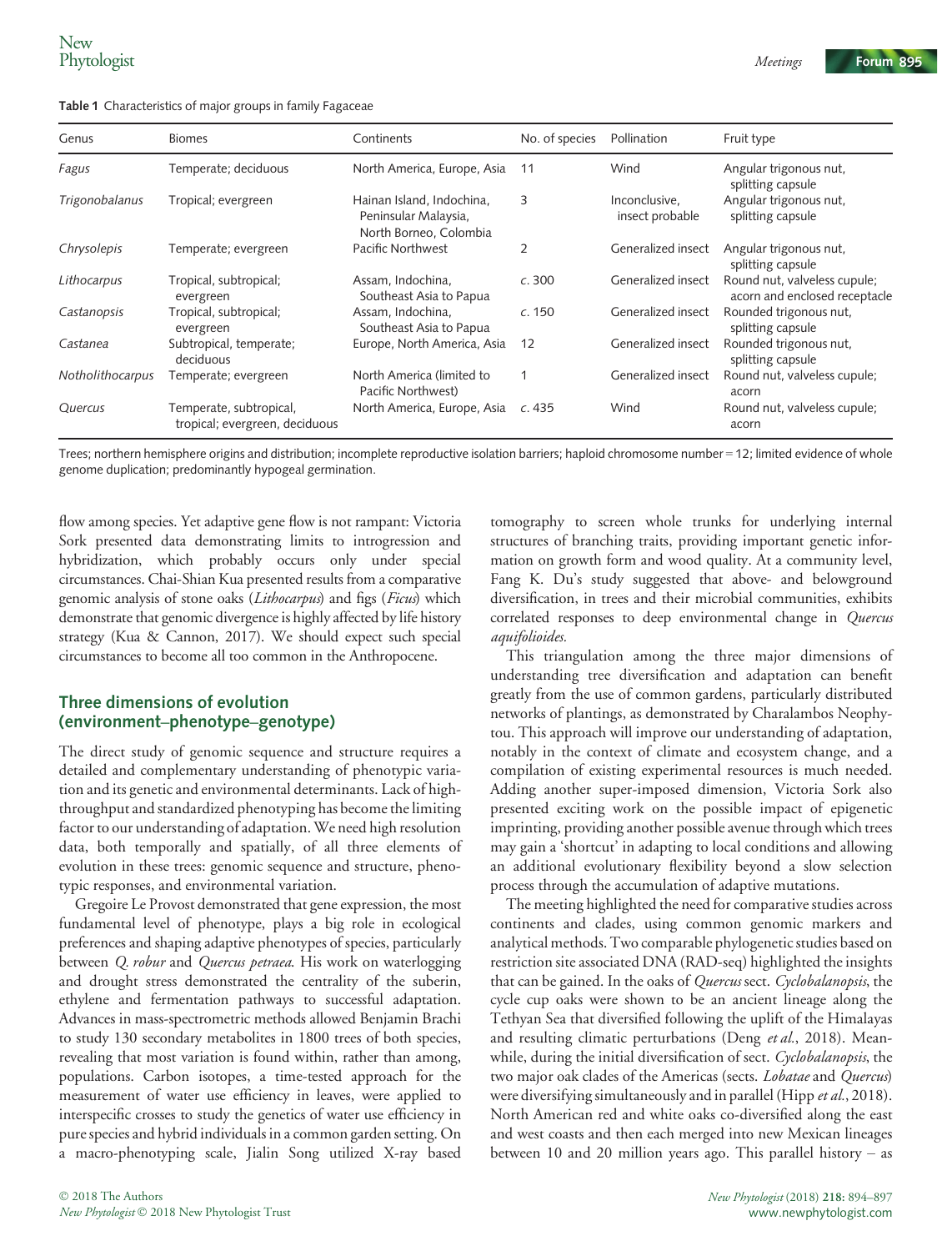temperate zones expanded and tropical tree species were pushed south – most likely explains the high diversity of oaks in the Americas (McVay et al., 2017). Comparing these patterns across clades (red oaks, white oaks, ring-cupped oaks) and continents (North America, East Asia) provides us with the opportunity to understand the determinants of woody plant diversity and extend this work into Mexico. An ongoing collaboration among scientists from Mexico and other countries is investigating why oak diversification increased in the tropics.

Additionally, with increasingly sensitive analyses, we are now gaining a glimpse into more recent changes. Due to their very large genetic diversity, oaks might indeed undergo evolutionary changes over a limited number of generations as a response to strong selective factors. Antoine Kremer showed how genetic changes during the Holocene can be tracked by the retrieval of ancient DNA from fossil or archeological remains at different time scales (Wagner et al., 2018). Allochronic approaches thus complement traditional synchronic surveys of genetic diversity to retrace recent evolutionary trajectories.

#### The Fagaceae in the Anthropocene

Given its complex evolutionary history and keystone ecological role, how will the Fagaceae fare in the future as humans modify the Earth's environment to serve their purposes? One apparent weakness that emerged is the lack of conservation genetics at comparable genomic and geographical scales to evolutionary and ecological studies. Murphy Westwood detailed current efforts to assess the scale of wild genetic diversity captured in ex-situ collections. However, participants noted that the lack of common markers and affordable genotyping toolkits limits the incorporation of genomic tools into current conservation efforts.

Because environmental change during the Anthropocene is expected to accelerate, the balance among the three evolutionary dimensions should also be expected to change. For current levels of Fagaceae diversity to be maintained, the discovery of feasible ways of managing and conserving trees in this family must likewise be accelerated. An ongoing discussion throughout the conference addressing these challenges led to a call for the use of common tools (genetic markers, phenotypic measurements), and shared approaches and materials (common gardens and tissues). Mutually agreed-upon protocols and analyses could greatly facilitate global discovery.

Ultimately, the hotspots of diversity have not been hotspots of research. This meeting represents a changing tide, due largely to increasing participation from colleagues in Asia and the translation of technological and analytical advances from other organisms. Elements missing from the meeting included the other major diversity hotspot in Mexico and much of Southeast Asia. In preparation for the next meeting of this group, a plan has been created to establish the conditions necessary to truly gain a global perspective on the Fagaceae.

> Charles H. Cannon<sup>1\*</sup>, Oliver Brendel<sup>2</sup>, Min Deng<sup>3</sup>, Andrew L. Hipp $^1$ , Antoine Kremer $^4$ , Chai-Shian Kua $^1$ , Christophe Plomion<sup>5</sup>, Jeanne Romero-Severson<sup>6</sup> and Victoria L. Sork<sup>7</sup>

<sup>1</sup>Center for Tree Science, The Morton Arboretum, Lisle, IL 60532, USA; <sup>2</sup> UMR INRA-UHP 'Forest Ecology and Ecophysiology', F 54280 Champenoux, France; 3 Shanghai Chenshan Plant Science Research Center, Chinese Academy of Sciences/Shanghai Chenshan Botanical Garden, 3888 Chenhua rd, 201602 Shanghai, China; 4 INRA, UMR1202, BIOGECO, F-33610 Cestas, France; 5 Biodiversity Genes & Communities, BIOGECO Research Unit, INRA, 69, route d'Arcachon, 33610 Cestas, France; 6 Galvin Life Science Center, University of Notre Dame, Notre Dame, IN 46556, USA; <sup>7</sup>Department of Ecology & Evolutionary Biology, University of California, Los Angeles, CA 90095, USA (\*Author for correspondence: tel +1 630 725 2071;

email ccannon@mortonarb.org)

#### **References**

- Cannon CH, Manos PS. 2003. Phylogeography of the Southeast Asian stone oaks (Lithocarpus). Journal of Biogeography 30: 211–226.
- Cavender-Bares J. 2016. Diversity, distribution, and ecosystem services of the North American oaks. International Oaks 27: 37–48.
- Chen D, Zhang X, Kang H, Sun X, Yin S, Du H, Yamanaka N, GapareW,Wu HX, Liu C. 2012. Phylogeography of Quercus variabilis based on chloroplast DNA sequence in East Asia: multiple glacial refugia and mainland-migrated island populations. PLoS ONE7: e47268.
- Deng M, Jiang X-L, Hipp AL, Manos PS, Hahn M. 2018. Phylogeny and biogeography of East Asian evergreen oaks (Quercus section Cyclobalanopsis; Fagaceae): insights into the Cenozoic history of evergreen broad-leaved forests in subtropical Asia. Molecular Phylogenetics and Evolution 119: 170– 181.
- González-Rodríguez A, Bain JF, Golden JL, Oyama K. 2004. Chloroplast DNA variation in the Quercus affinis-Q. laurina complex in Mexico: geographical structure and associations with nuclear and morphological variation. Molecular Ecology 13: 3467–3476.
- Grivet D, Deguilloux M-F, Petit RJ, Sork VL. 2006. Contrasting patterns of historical colonization in white oaks (Quercus spp.) in California and Europe. Molecular Ecology 15: 4085–4093.
- Gugger PF, IkegamiM, Sork VL. 2013.Influence of late Quaternary climate change on present patterns of genetic variation in valley oak, Quercus lobata Née. Molecular Ecology 22: 3598–3612.
- Hipp AL, Manos PS, González-Rodríguez A, Hahn M, Kaproth M, McVay JD, Avalos SV, Cavender-Bares J. 2018. Sympatric parallel diversification of major oak clades in the Americas and the origins of Mexican species diversity. New Phytologist 217: 439–452.
- Kremer A, Abbott AG, Carlson JE, Manos PS, Plomion C, Sisco P, Staton ME, Ueno S, Vendramin GG. 2012. Genomics of Fagaceae. Tree Genetics & Genomes 8: 583–610.
- Kua C-S, Cannon CH. 2017. Patterns of genomic diversification reflect differences in life history and reproductive biology between figs (Ficus) and the stone oaks (Lithocarpus). Genome 60: 756–761.
- McVay JD, Hipp AL, Manos PS. 2017. A genetic legacy of introgression confounds phylogeny and biogeography in oaks. Proceedings of the Royal Society B: Biological Sciences 284: 20170300.
- Petit RJ, Carlson J, Curtu AL, Loustau M-L, Plomion C, González-Rodríguez A, Sork V, Ducousso A. 2013. Fagaceae trees as models to integrate ecology, evolution and genomics. New Phytologist 197: 369–371.
- Petit RJ, Csaikl UM, Bordacs S, Burg K, Coart E, Cottrell J, van Dam B, Deans JD, Dumolin-Lapegue S, Fineschi S et al. 2002. Chloroplast DNA variation in European white oaks – phylogeography and patterns of diversity based on data from over 2600 populations. Forest Ecology and Management 156: 5–26.